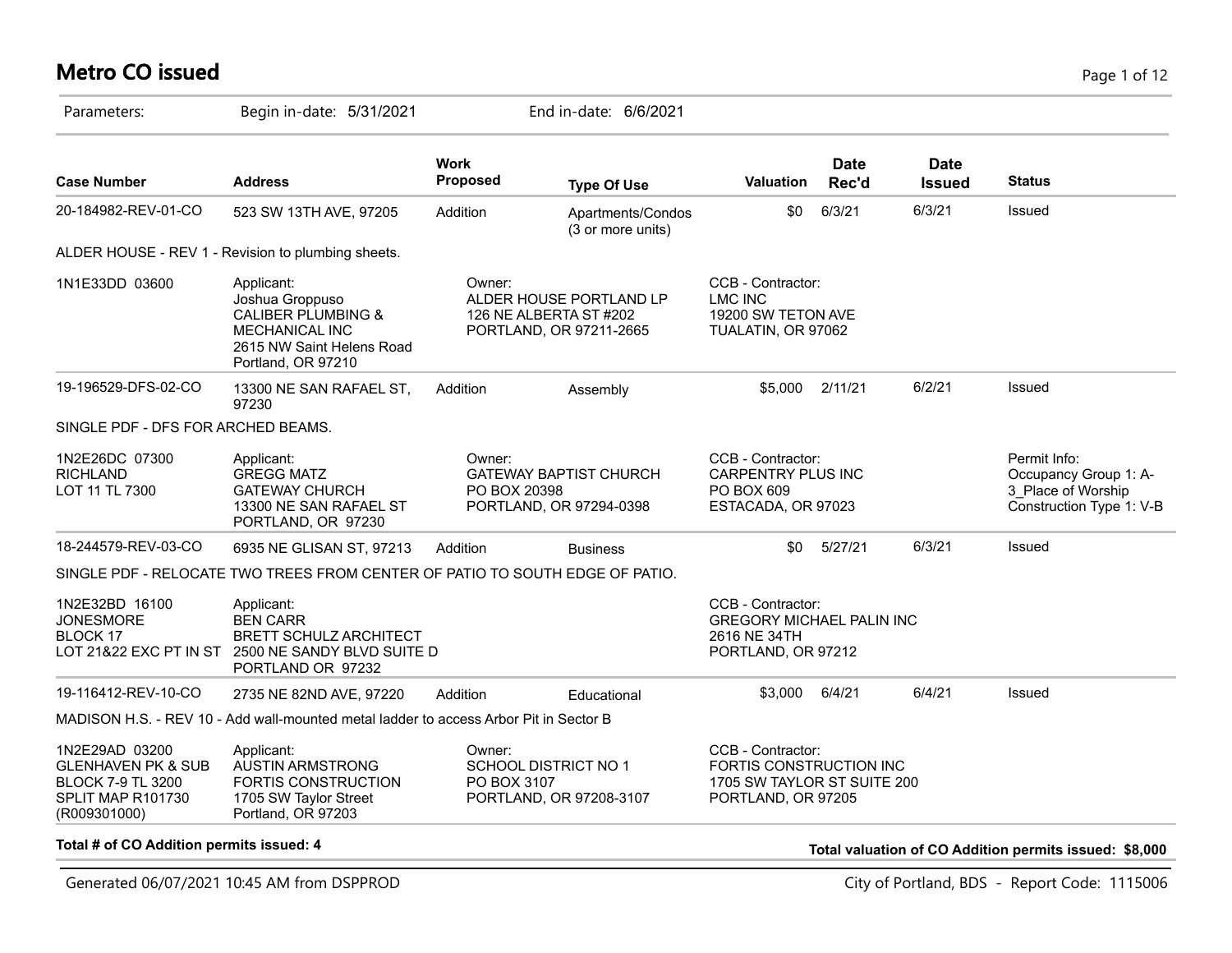# **Metro CO issued** Page 2 of 12

| Parameters:                                                                                                                         | Begin in-date: 5/31/2021                                                                                                   |                                                                                                 | End in-date: 6/6/2021                                             |                                                                                                                         |                                                                                                    |                              |                                                                                                                                    |
|-------------------------------------------------------------------------------------------------------------------------------------|----------------------------------------------------------------------------------------------------------------------------|-------------------------------------------------------------------------------------------------|-------------------------------------------------------------------|-------------------------------------------------------------------------------------------------------------------------|----------------------------------------------------------------------------------------------------|------------------------------|------------------------------------------------------------------------------------------------------------------------------------|
| <b>Case Number</b>                                                                                                                  | <b>Address</b>                                                                                                             | <b>Work</b><br>Proposed                                                                         | <b>Type Of Use</b>                                                | Valuation                                                                                                               | <b>Date</b><br>Rec'd                                                                               | <b>Date</b><br><b>Issued</b> | <b>Status</b>                                                                                                                      |
| 20-146115-DFS-01-CO                                                                                                                 | 2400 NE BROADWAY, 97232                                                                                                    | Alteration                                                                                      | Assembly                                                          | \$25,000                                                                                                                | 4/8/21                                                                                             | 6/4/21                       | Issued                                                                                                                             |
| SINGLE PDF - DFS FOR WOOD I-JOISTS.                                                                                                 |                                                                                                                            |                                                                                                 |                                                                   |                                                                                                                         |                                                                                                    |                              |                                                                                                                                    |
| 1N1E25CC 14300<br>CARTERS ADD TO E P<br>BLOCK <sub>2</sub><br>W 1' OF LOT 2 EXC PT IN DEVELOPMENT LLC<br>ST<br>LOT 3&4 EXC PT IN ST | Applicant:<br><b>SEAN HOWARD</b><br><b>DESGROSELLIER</b><br>3100 E EVERGREEN BLVD<br>VANCOUVER WA 98661                    | Owner:                                                                                          | HARDER DAY LLC<br>PO BOX 18098<br>PORTLAND, OR 97218              |                                                                                                                         | CCB - Contractor:<br>DESGROSELLIER DEVELOPMENT INC<br>3100 E EVERGREEN BLVD<br>VANCOUVER, WA 98661 |                              | Permit Info:<br>Occupancy Group 1: A-<br>2 Restaurant<br>Construction Type 1: V-B<br>Construction Type 2<br>(formerly Type 1): V-B |
| 19-215036-REV-01-CO                                                                                                                 | 1210 NW 10TH AVE, 97209                                                                                                    | Alteration                                                                                      | Assembly                                                          | \$0                                                                                                                     | 5/12/21                                                                                            | 6/1/21                       | Issued                                                                                                                             |
| 01-MT                                                                                                                               | SINGLE PDF - CHANGES TO MECHANICAL THAT REQUIRE CEILING PLAN REVISIONS AND OTHER INTERIOR APPROVED PLANS. W/19-215050-REV- |                                                                                                 |                                                                   |                                                                                                                         |                                                                                                    |                              |                                                                                                                                    |
| 1N1E34BB 70000<br><b>PINNACLE</b><br><b>CONDOMINIUMS</b><br><b>GENERAL COMMON</b><br><b>ELEMENTS</b>                                | Applicant:<br><b>ZAC HORTON</b><br><b>FASTER PERMITS</b><br>2000 SW 1ST AVE SUITE 420<br>PORTLAND, OR 97201                | Owner:<br>PINNACLE CONDOMINIUMS<br><b>OWNERS' ASSN</b><br>809 NW 11TH AVE<br>PORTLAND, OR 97209 |                                                                   | CCB - Contractor:<br>J & K PROJECT MANAGEMENT<br><b>CONSULTANTS LLC</b><br>350 MCDONNELL STREET<br>LEWISVILLE, TX 75057 |                                                                                                    |                              |                                                                                                                                    |
| 20-125559-000-00-CO                                                                                                                 | 6211 N ENSIGN ST, 97217                                                                                                    | Alteration                                                                                      | <b>Business</b>                                                   | \$223,500                                                                                                               | 1/28/21                                                                                            | 6/4/21                       | Issued                                                                                                                             |
|                                                                                                                                     | SINGLE PDF: REPLACE SIDING, WINDOWS ON BOTH FLOOR AND MAIN DOORS ON BOTH FLOOR FOR EXISTING 2 STORY BUILDING.              |                                                                                                 |                                                                   |                                                                                                                         |                                                                                                    |                              |                                                                                                                                    |
| 1N1E17CA 00600<br>SECTION 17 1N 1E<br>TL 600 4.26 ACRES                                                                             | Applicant:<br><b>MARVIN SMITH</b><br>THE MARINE SALVAGE<br><b>CONSORTIUM</b><br>6211 N ENSIGN ST<br>PORTLAND OR 97217      | Owner:<br><b>CONSORTIUM INC</b><br>6211 N ENSIGN ST                                             | THE MARINE SALVAGE<br>PORTLAND, OR 97217                          | CCB - Contractor:<br>KVN CONSTRUCTION INC<br>5840 SE 85TH AVE<br>PORTLAND, OR 97266                                     |                                                                                                    |                              | Permit Info:<br>Occupancy Group 1:<br>B Bank, Off., Med.Off.,<br>$P$ ub.Bldg.<br>Construction Type 1: V-B                          |
| 21-029453-000-00-CO                                                                                                                 | 1225 SE GRAND AVE, 97214                                                                                                   | Alteration                                                                                      | <b>Business</b>                                                   | \$40,000                                                                                                                | 3/29/21                                                                                            | 6/2/21                       | Issued                                                                                                                             |
|                                                                                                                                     | SINGLE PDF - TENANT IMPROVEMENT WITH CHANGE OF OCCUPANCY FROM M TO B AND M, NEW PARTITION WALLS.                           |                                                                                                 |                                                                   |                                                                                                                         |                                                                                                    |                              |                                                                                                                                    |
| 1S1E02BC 03600<br><b>EAST PORTLAND</b><br>BLOCK 94<br>LOT 5&6 EXC PT IN ST                                                          | Applicant:<br><b>STEVE KAISER</b><br>FORMWEST ARCHITECTURE,<br><b>LLC</b><br>P.O. Box 12174<br>Portland, OR 97212          | Owner:                                                                                          | SHOGREN BUILDING LLC<br>1335 S WOODBINE RD<br>WEST LINN, OR 97068 | CCB - Contractor:<br><b>GGC LLC</b><br>4710 N ALBINA<br>PORTLAND, OR 97217                                              |                                                                                                    |                              | Permit Info:<br>Occupancy Group 1:<br>B Bank, Off., Med.Off.,<br>$P$ ub.Bldg.<br>Construction Type 1: V-B                          |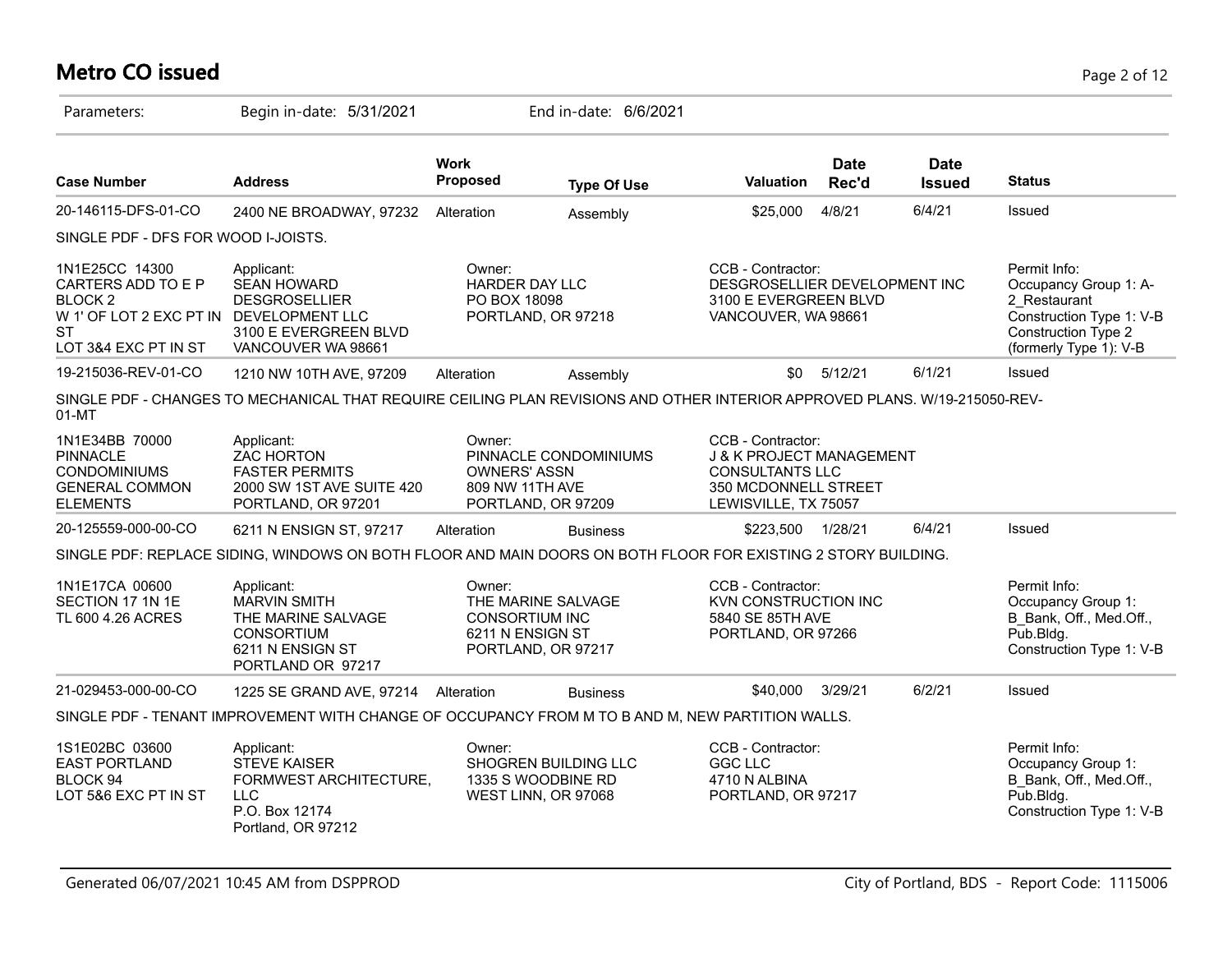#### Parameters: Begin in-date: 5/31/2021 End in-date: 6/6/2021 **Work Case Number Address Proposed Type Of Use Valuation Status Date Rec'd Date Issued** 21-032083-000-00-CO 1540 SE BYBEE BLVD, 97202 Alteration Business \$19,450 4/2/21 6/2/21 Issued SINGLE PDF - NO CHANGE OF OCCUPANCY - TI FOR NEW TENANT - CREATE COFFEE SERVICE AND SEATING AREAS. ADD GREASE TRAP AND COFFEE ROASTER. SEE 21-032089-MT. 1S1E23AB 18800 CITY VIEW PK ADD & NO SARAH WITTER 2 BLOCK 8 LOT 1 Permit Info: Occupancy Group 1: B\_Bank, Off., Med.Off., Pub.Bldg. Construction Type 1: V-B Owner: 1522 BYBEE INVESTORS LLC 1111 NE FLANDERS ST UNIT 206 PORTLAND, OR 97232-2747 Applicant: FETCH COFFEE 1507 SE MARION ST PORTLAND, OR 97202 16-209840-REV-01-CO SW JEFFERSON ST, 97201 Alteration Factory/Industrial \$0 6/1/21 6/1/21 Issued WASHINGTON PARK RES PUMP STATION 3-REV-01 - new concrete pad for new transformer, seismic bracing of pad. Existing transformer/pad will be removed. \*\*\*\*\* SWITCHED TO PROJECTDOX "COMPLEX" REVIEW 1N1E33C 00300 SECTION 33 1N 1E TL 300 20.71 ACRES Owner: PORTLAND CITY OF 1120 SW 5TH AVE #405 PORTLAND, OR 97204-1912 Applicant: BILL WALSH CHERRY CITY ELECTRIC 2501 SE COLUMBIA WAY SUITE 240 VANCOUVER WA 98661 20-217276-000-00-CO 3750 NW YEON AVE, 97210 Alteration Factory/Industrial \$60,099 12/9/20 6/1/21 Issued SINGLE PDF - TENANT IMPROVEMENT TO INSTALL (2) PRE-FAB STRUCTURES INSIDE EXISTING BUILDING. 1N1E20 01600 SECTION 20 1N 1E TL 1600 8.06 ACRES LAND & IMPS SEE R646219 (R941200151) FOR MACH & EQUIP Permit Info: Occupancy Group 1: S-1\_Storage - Moderate Hazard, Warehouse Construction Type 1: III-B Owner: OWENS CORNING ROOFING & **ASPHALTILC** 13155 NOEL RD #100 DALLAS, TX 75240 Applicant: PAUL COURTOIS OWENS CORNING ROOFING AND ASPHALT, LLC 3750 NW YEON AVE PORTLAND, OR 97210 17-243443-REV-01-CO 5100 SE HARNEY DR, 97206 Alteration Factory/Industrial \$0 5/12/21 6/1/21 Issued SINGLE PDF - REVISION TO RELOCATE TRASH AREA TO INSIDE EXISTING BUILDING; RESTRIPE EXISTING PORTION OF PARKING LOT 1S2E19 00100 SECTION 19 1S 2E TL 100 5.90 ACRES LAND & IMPS SEE R336246 (R992191881) FOR MACH & EQUIP Owner: K COMPANY LLC 5200 SE HARNEY DR PORTLAND, OR 97206-0837 Applicant: DAVE SPITZER DMS ARCHITECTS INC 2325 NE 19TH AVE PORTLAND, OR 97212

**Metro CO issued** Page 3 of 12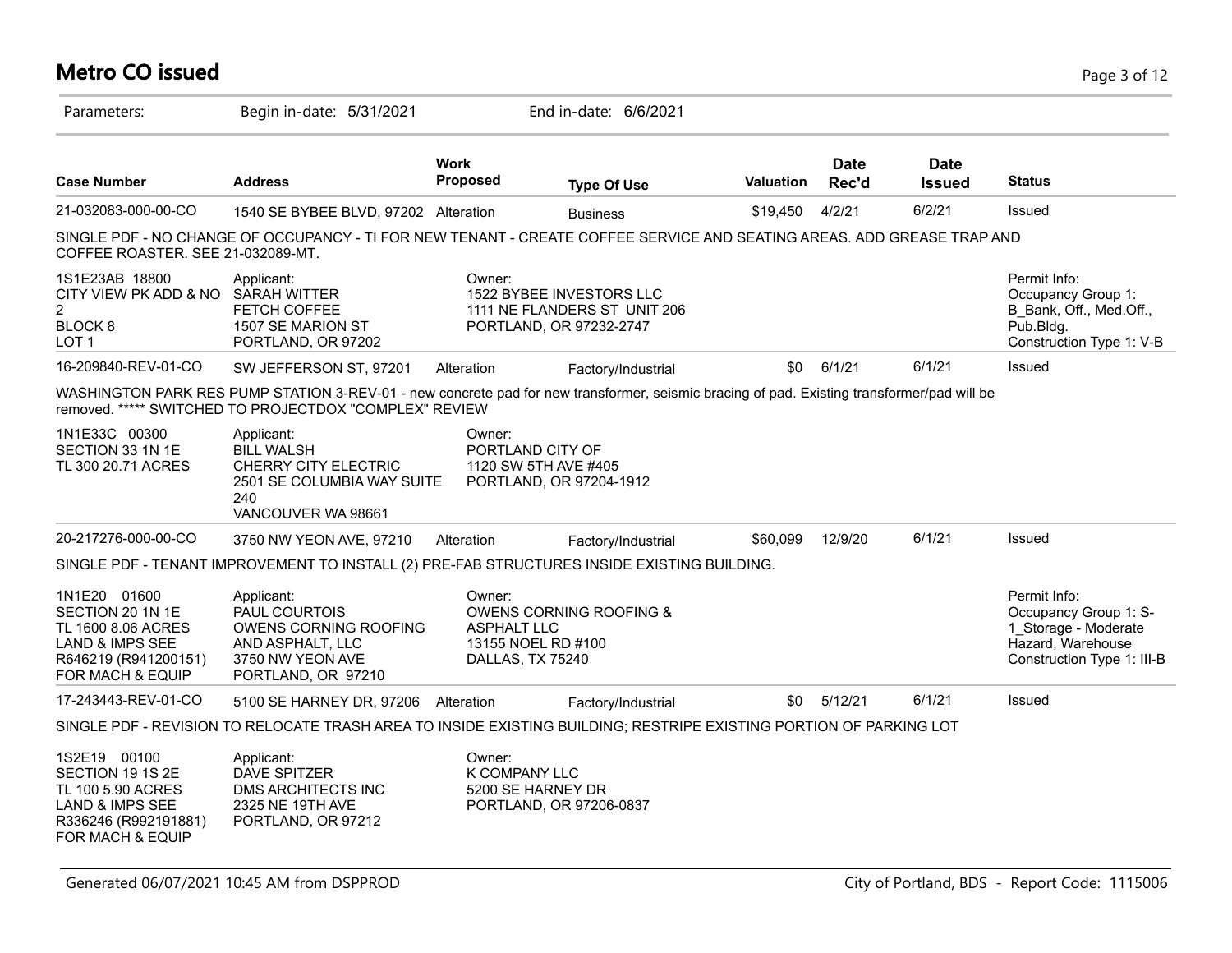#### **Metro CO issued** Page 4 of 12

| Parameters:                                                                                                                      | Begin in-date: 5/31/2021                                                                                                          |                                                                        | End in-date: 6/6/2021                                                                                              |                                                                                                            |                                                                                 |                              |                                                                             |
|----------------------------------------------------------------------------------------------------------------------------------|-----------------------------------------------------------------------------------------------------------------------------------|------------------------------------------------------------------------|--------------------------------------------------------------------------------------------------------------------|------------------------------------------------------------------------------------------------------------|---------------------------------------------------------------------------------|------------------------------|-----------------------------------------------------------------------------|
| <b>Case Number</b>                                                                                                               | <b>Address</b>                                                                                                                    | <b>Work</b><br>Proposed                                                | <b>Type Of Use</b>                                                                                                 | Valuation                                                                                                  | <b>Date</b><br>Rec'd                                                            | <b>Date</b><br><b>Issued</b> | <b>Status</b>                                                               |
| 21-045032-000-00-CO                                                                                                              | 1825 NE ARGYLE ST, 97211                                                                                                          | Alteration                                                             | Hazardous                                                                                                          | \$350,000                                                                                                  | 5/28/21                                                                         | 6/3/21                       | Under Inspection                                                            |
|                                                                                                                                  | SINGLE PDF - STORM DAMAGE REPAIR, PLEASE PRIORITIZE. REPAIRS TO PORTIONS OF ROOF DUE TO SNOW/ICE DAMAGE.                          |                                                                        |                                                                                                                    |                                                                                                            |                                                                                 |                              |                                                                             |
| 1N1E11D 00400<br>SECTION 11 1N 1E<br>TL 400 4.13 ACRES<br><b>LAND &amp; IMPS SEE</b><br>R315073 (R941110831)<br>FOR MACH & EQUIP | Applicant:<br><b>KYLE KRUGER</b><br>TM RIPPEY CONSULTING<br><b>ENGINEERS</b><br>7650 SW BEVELAND ST<br><b>TIGARD, OR 97223</b>    | Owner:                                                                 | CCB - Contractor:<br>WILLAMETTE WATERFRONT LP<br><b>JOSH SMITH</b><br>10151 SW WASHINGTON ST<br>PORTLAND, OR 97225 |                                                                                                            | STANLEY C KENNEDY ENTERPRISES INC<br>13909 NE AIRPORT WAY<br>PORTLAND, OR 97230 |                              |                                                                             |
| 21-014405-000-00-CO                                                                                                              | 9111 NE SUNDERLAND AVE,<br>97211                                                                                                  | Alteration                                                             | Institutional                                                                                                      | \$10,000 2/16/21                                                                                           |                                                                                 | 6/3/21                       | Issued                                                                      |
|                                                                                                                                  | SINGLE PDF - REPLACE (4) DAMAGED DOORS, REMOVE (13) DOORS FROM SLEEPING ROOMS.                                                    |                                                                        |                                                                                                                    |                                                                                                            |                                                                                 |                              |                                                                             |
| 1N1E12B 00200<br>SECTION 12 1N 1E<br>TL 200 2.48 ACRES                                                                           | Applicant:<br><b>COREY MORRIS</b><br><b>CARLETON HART</b><br><b>ARCHITECTURE</b><br>830 SW 10TH AVE, STE 200<br>PORTLAND OR 97205 | Owner:<br>OREGON STATE OF<br>2575 CENTER ST NE<br>SALEM, OR 97310-0001 |                                                                                                                    | Primary Contractor:<br>TO BID                                                                              |                                                                                 |                              | Permit Info:<br>Occupancy Group 1: I-<br>3 Jail<br>Construction Type 1: I-A |
| 19-140299-DFS-16-CO                                                                                                              | 7000 NE AIRPORT WAY,<br>97218                                                                                                     | Alteration                                                             | Institutional                                                                                                      | \$200,000                                                                                                  | 5/20/21                                                                         | 6/1/21                       | Issued                                                                      |
|                                                                                                                                  | PDX AIRPORT - CONCOURSE B - DFS 16 - Green girt metal panel system                                                                |                                                                        |                                                                                                                    |                                                                                                            |                                                                                 |                              |                                                                             |
| 1N2E08B 00400<br>SECTION 08 1N 2E<br>TL 400 7.39 ACRES<br>SEE SUB ACCOUNTS                                                       | Applicant:<br>Mike Coyle<br><b>Faster Permits</b><br>2000 SW 1st Avenue, Suite 420<br>Portland, OR 97201                          | Owner:<br>PO BOX 3529                                                  | PORT OF PORTLAND<br>PORTLAND, OR 97208-3529                                                                        | CCB - Contractor:<br><b>HOFFMAN SKANSKA LLC</b><br>389 INTERPACE PARKWAY 5TH FLOOR<br>PARSIPPANY, NJ 07054 |                                                                                 |                              |                                                                             |
| 19-267072-DFS-24-CO                                                                                                              | 7000 NE AIRPORT WAY,<br>97218                                                                                                     | Alteration                                                             | Institutional                                                                                                      | \$3,200                                                                                                    | 6/1/21                                                                          | 6/1/21                       | Issued                                                                      |
|                                                                                                                                  | T CORE - Package "A" - DFS-24 - Seismic pipe supports at MC 5                                                                     |                                                                        |                                                                                                                    |                                                                                                            |                                                                                 |                              |                                                                             |
| 1N2E08B 00400<br>SECTION 08 1N 2E<br>TL 400 7.39 ACRES<br>SEE SUB ACCOUNTS                                                       | Applicant:<br>MIKE COYLE<br><b>FASTER PERMITS</b><br>2000 SW 1ST AVE, STE 420<br>PORTLAND, OR 97201                               | Owner:<br>PO BOX 3529                                                  | PORT OF PORTLAND<br>PORTLAND, OR 97208-3529                                                                        | CCB - Contractor:<br><b>HOFFMAN SKANSKA LLC</b><br>389 INTERPACE PARKWAY 5TH FLOOR<br>PARSIPPANY, NJ 07054 |                                                                                 |                              |                                                                             |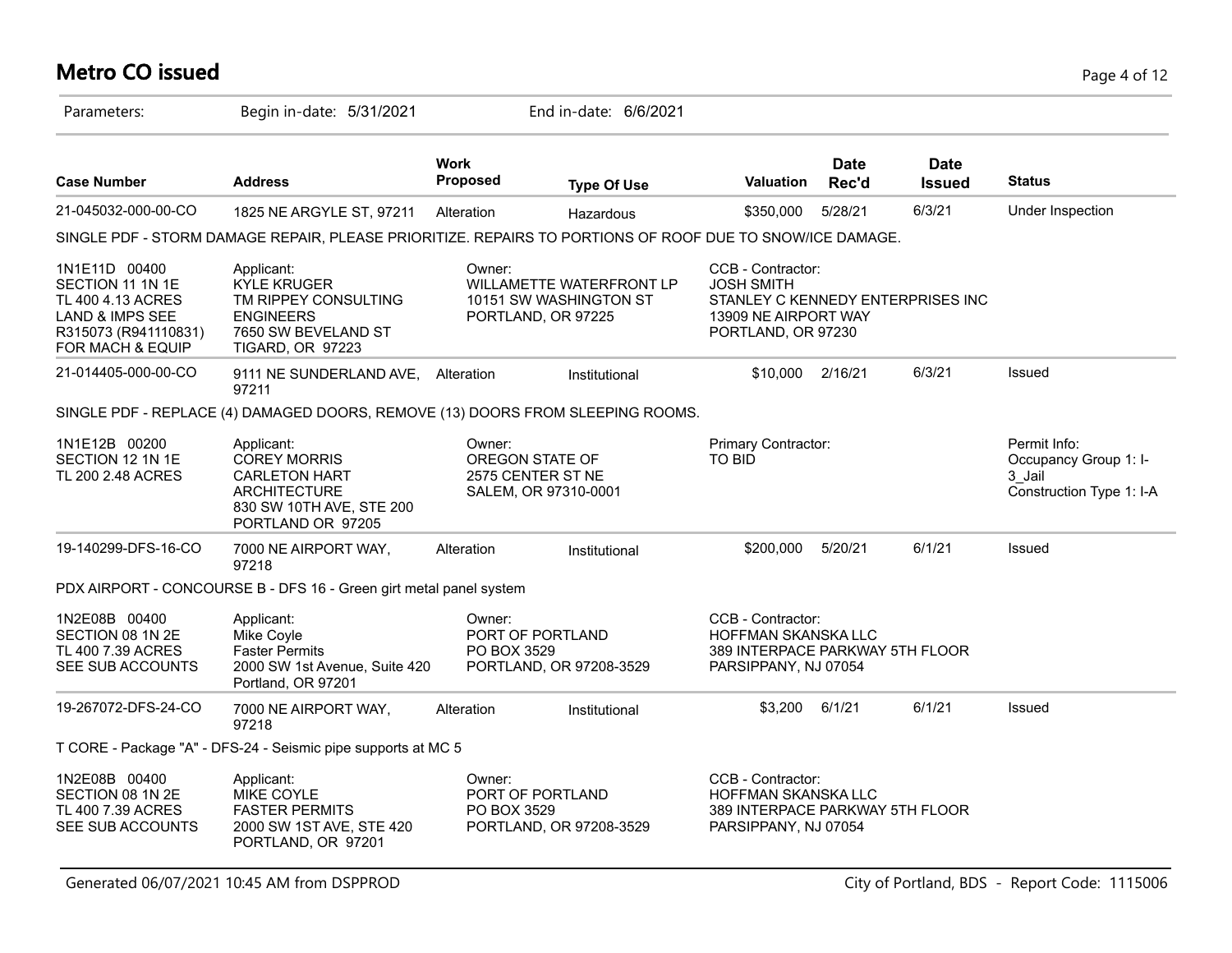#### **Metro CO issued** Page 5 of 12

BLOCK 1-3 TL 1300

| Parameters:                                                                | Begin in-date: 5/31/2021                                                                                                                                                                                                                 |                                                                         | End in-date: 6/6/2021 |                                                                                                                                                |                      |                              |                                                                                            |
|----------------------------------------------------------------------------|------------------------------------------------------------------------------------------------------------------------------------------------------------------------------------------------------------------------------------------|-------------------------------------------------------------------------|-----------------------|------------------------------------------------------------------------------------------------------------------------------------------------|----------------------|------------------------------|--------------------------------------------------------------------------------------------|
| <b>Case Number</b>                                                         | <b>Address</b>                                                                                                                                                                                                                           | <b>Work</b><br><b>Proposed</b>                                          | <b>Type Of Use</b>    | <b>Valuation</b>                                                                                                                               | <b>Date</b><br>Rec'd | <b>Date</b><br><b>Issued</b> | <b>Status</b>                                                                              |
| 19-140299-DFS-15-CO                                                        | 7000 NE AIRPORT WAY,<br>97218                                                                                                                                                                                                            | Alteration                                                              | Institutional         | \$1,300,000                                                                                                                                    | 5/20/21              | 6/1/21                       | Issued                                                                                     |
|                                                                            | PDX AIRPORT - CONCOURSE B - DFS 15 - Metal panels at Deplaning Level - Penthouse Roof                                                                                                                                                    |                                                                         |                       |                                                                                                                                                |                      |                              |                                                                                            |
| 1N2E08B 00400<br>SECTION 08 1N 2E<br>TL 400 7.39 ACRES<br>SEE SUB ACCOUNTS | Applicant:<br>Mike Coyle<br><b>Faster Permits</b><br>2000 SW 1st Avenue, Suite 420<br>Portland, OR 97201                                                                                                                                 | Owner:<br>PORT OF PORTLAND<br>PO BOX 3529<br>PORTLAND, OR 97208-3529    |                       | CCB - Contractor:<br><b>HOFFMAN SKANSKA LLC</b><br>389 INTERPACE PARKWAY 5TH FLOOR<br>PARSIPPANY, NJ 07054                                     |                      |                              |                                                                                            |
| 19-187739-DFS-01-CO                                                        | 16353 SE DIVISION ST, 97233 Alteration                                                                                                                                                                                                   |                                                                         | Mercantile            | \$20,000                                                                                                                                       | 4/27/21              | 6/4/21                       | Issued                                                                                     |
| SINGLE PDF - DFS FOR WALK-IN COOLER                                        |                                                                                                                                                                                                                                          |                                                                         |                       |                                                                                                                                                |                      |                              |                                                                                            |
| 1S3E06CC 02901                                                             | Applicant:<br>DARIN BOUSKA<br>NW PRECISION DESIGN<br>17407 SW INKSTER DR<br>SHERWOOD, OR 97140                                                                                                                                           | Owner:<br><b>ROIC OREGON LLC</b><br>PO BOX 130339<br>CARLSBAD, CA 92013 |                       | CCB - Contractor:<br>ROLLAND WALTERS<br><b>BULLDOG MECHANICAL &amp; REMODELING</b><br><b>INC</b><br>3307 NE 39TH STREET<br>VANCOUVER, WA 98661 |                      |                              | Permit Info:<br>Occupancy Group 1:<br>M Store, Service Station<br>Construction Type 1: V-B |
| 21-000385-000-00-CO                                                        | 10 NW NAITO PKWY, 97209                                                                                                                                                                                                                  | Alteration                                                              | Utility               | \$1,000,000                                                                                                                                    | 1/13/21              | 6/3/21                       | Issued                                                                                     |
|                                                                            | PDOX- Rehabilitate existing underground Odor Treatment System; includes demolition of a plenum wall, replacement of electrical equipment and control,<br>replacement of an odor fan, installation of odor treatment vessels and ductwork |                                                                         |                       |                                                                                                                                                |                      |                              |                                                                                            |
| 1N1E34DB 01300<br><b>COUCHS ADD</b>                                        | Applicant:<br>Huong Nguyen                                                                                                                                                                                                               | Owner:                                                                  | PORTLAND CITY OF      | CCB - Contractor:<br><b>STELLAR J CORPORATION</b>                                                                                              |                      |                              | Permit Info:<br>Occupancy Group 1:                                                         |

1120 SW 5TH AVE #1302 PORTLAND, OR 97204-1912

Bureau of Environmental Services 5001 N COLUMBIA BLVD PORTLAND OR 97203

U\_Private Garage\Utility

Misc.

1363 DOWN RIVER DR STE E WOODLAND, WA 98674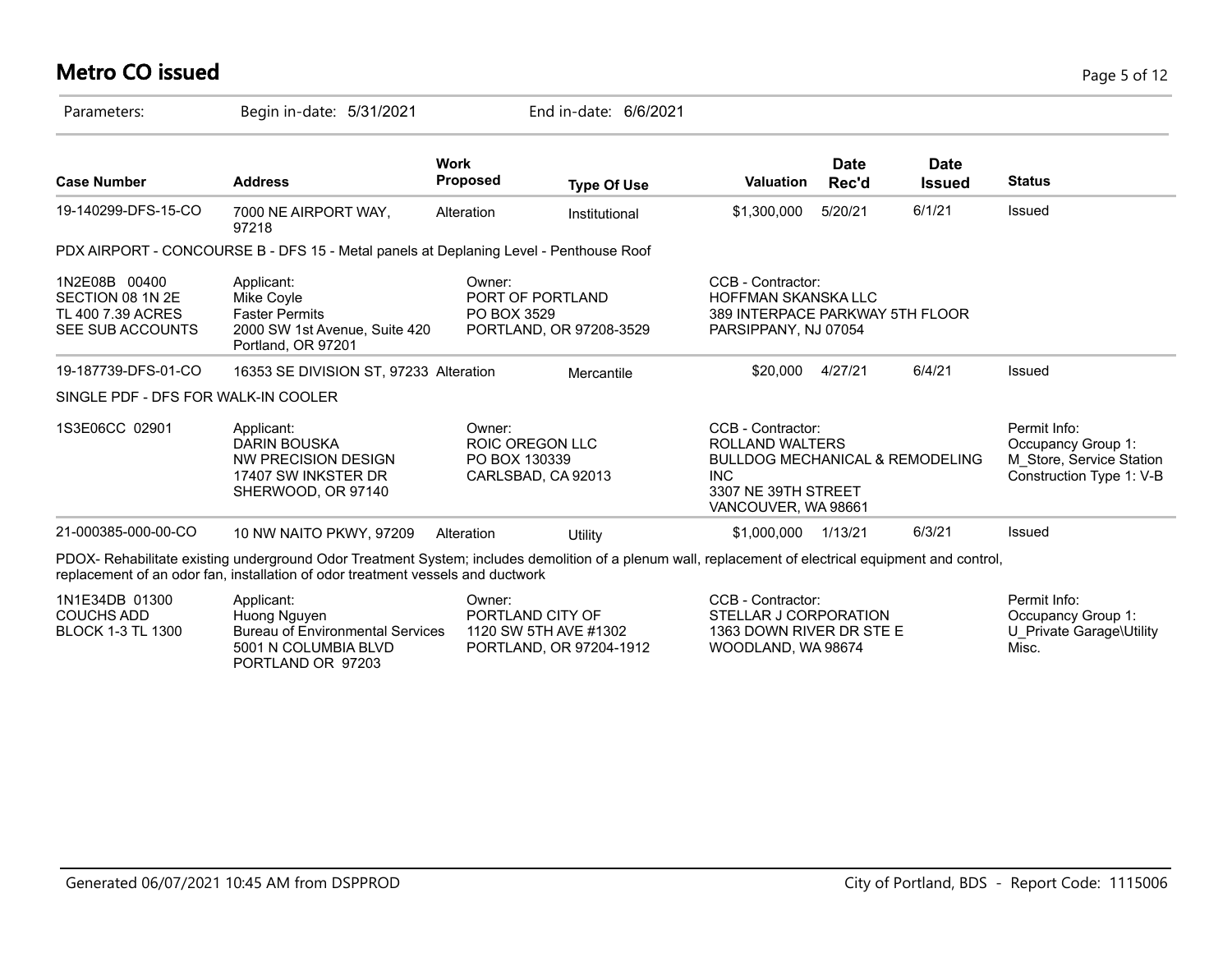# **Metro CO issued** Page 6 of 12

| Parameters:                                                                                                                                                                                        | Begin in-date: 5/31/2021                                                                                                                                                                                                                                                                                                        |                                 | End in-date: 6/6/2021                                                           |                                                                                                                       |                      |                              |                                                              |
|----------------------------------------------------------------------------------------------------------------------------------------------------------------------------------------------------|---------------------------------------------------------------------------------------------------------------------------------------------------------------------------------------------------------------------------------------------------------------------------------------------------------------------------------|---------------------------------|---------------------------------------------------------------------------------|-----------------------------------------------------------------------------------------------------------------------|----------------------|------------------------------|--------------------------------------------------------------|
| <b>Case Number</b>                                                                                                                                                                                 | <b>Address</b>                                                                                                                                                                                                                                                                                                                  | <b>Work</b><br><b>Proposed</b>  | <b>Type Of Use</b>                                                              | <b>Valuation</b>                                                                                                      | <b>Date</b><br>Rec'd | <b>Date</b><br><b>Issued</b> | <b>Status</b>                                                |
| 18-131072-DFS-01-CO                                                                                                                                                                                | 5850 NE 92ND DR, 97220                                                                                                                                                                                                                                                                                                          | Alteration                      | Utility                                                                         | \$5,000                                                                                                               | 2/23/21              | 6/2/21                       | <b>Issued</b>                                                |
| SINGLE PDF - DFS FOR ELEVATOR MAST                                                                                                                                                                 |                                                                                                                                                                                                                                                                                                                                 |                                 |                                                                                 |                                                                                                                       |                      |                              |                                                              |
| 1N2E16D 02200<br>SECTION 16 1N 2E<br>TL 2200 53.15 ACRES<br><b>LAND &amp; IMPS SEE</b><br>R644960 (R942160061) &<br>R646222 (R942160062)<br>FOR MACH & EQUIP<br>SPLIT LEVY R536591<br>(R942161000) | Applicant:<br><b>DAN WILLIAMS</b><br><b>FASTER PERMITS</b><br>2000 SW 1ST AVE SUITE 420<br>PORTLAND OR 97201                                                                                                                                                                                                                    | Owner:<br><b>CONTAINERS INC</b> | <b>OWENS-BROCKWAY GLASS</b><br>1 MICHAEL OWENS WAY<br>PERRYSBURG, OH 43551-2999 | CCB - Contractor:<br>STREIMER SHEET METAL WORKS INC<br>740 N KNOTT ST<br>PORTLAND, OR 97227                           |                      |                              |                                                              |
| 21-045867-000-00-CO                                                                                                                                                                                | 6360 NE M L KING BLVD,<br>97211                                                                                                                                                                                                                                                                                                 | Alteration                      | Utility                                                                         | \$19,000                                                                                                              | 5/10/21              | 6/1/21                       | Issued                                                       |
|                                                                                                                                                                                                    | SINGLE PDF - PERSONAL WIRELESS SERVICE FACILITY - WIRELESS ROOFTOP - APPLICATION #3 - REPLACE (3) PANEL ANTENNAS BEHIND<br>EXISTING FRP SCREEN. CURRENTLY SUPPORTING (9) ANTENNAS. REPLACE (3) RRU'S. REMOVE (3) RRU'S AND COAX. TIP HEIGHT MATCHES<br>EXISTING CONFIGURATION. NO CHANGES PROPOSED TO ADJACENT EQUIPMENT SPACE. |                                 |                                                                                 |                                                                                                                       |                      |                              |                                                              |
| 1N1E14CB 10100<br><b>WOODLAWN HTS</b><br><b>BLOCK 7 TL 10100</b>                                                                                                                                   | Applicant:<br><b>SHANIN PRUSIA</b><br>URBAN WIRELES INC - FOR<br><b>VERIZON</b><br>10376 SE SUNBURST WAY<br>PORTLAND OR 97086                                                                                                                                                                                                   | Owner:                          | TIN ROOF ENTERPRISES LLC<br>6360 NE M L KING BLVD<br>PORTLAND, OR 97211         | CCB - Contractor:<br>Patrick Rynearson<br>CAPSTONE SOLUTIONS INC<br>8195 166TH AVE NE, SUITE 100<br>REDMOND, WA 98052 |                      |                              |                                                              |
| Total # of CO Alteration permits issued: 17                                                                                                                                                        |                                                                                                                                                                                                                                                                                                                                 |                                 |                                                                                 |                                                                                                                       |                      |                              | Total valuation of CO Alteration permits issued: \$3,275,249 |
| 20-226898-000-00-CO                                                                                                                                                                                | 16025 SE STARK ST, 97233                                                                                                                                                                                                                                                                                                        | Demolition                      | <b>Business</b>                                                                 | \$60,200                                                                                                              | 1/13/21              | 6/4/21                       | Issued                                                       |
|                                                                                                                                                                                                    | Demolition of an existing 1 story, slab on grade building with a partial non-occupiable crawl space located approximately 15' from the existing ROW and<br>sidewalk. Roof and walls to be removed. Slab on grade and crawl space to remain.                                                                                     |                                 |                                                                                 |                                                                                                                       |                      |                              |                                                              |
| 1N2E36DD 01400                                                                                                                                                                                     | Applicant:<br><b>BEN OTT</b><br><b>HOLST</b><br>123 NE 3RD AVE, STE 310<br>PORTLAND OR 97232                                                                                                                                                                                                                                    | Owner:                          | <b>HUMAN SOLUTIONS INC</b><br>12350 SE POWELL BLVD<br>PORTLAND, OR 97236-3432   | CCB - Contractor:<br>COLAS CONSTRUCTION INC<br>19 NW 5TH #203<br>PORTLAND, OR 97209-3819                              |                      |                              |                                                              |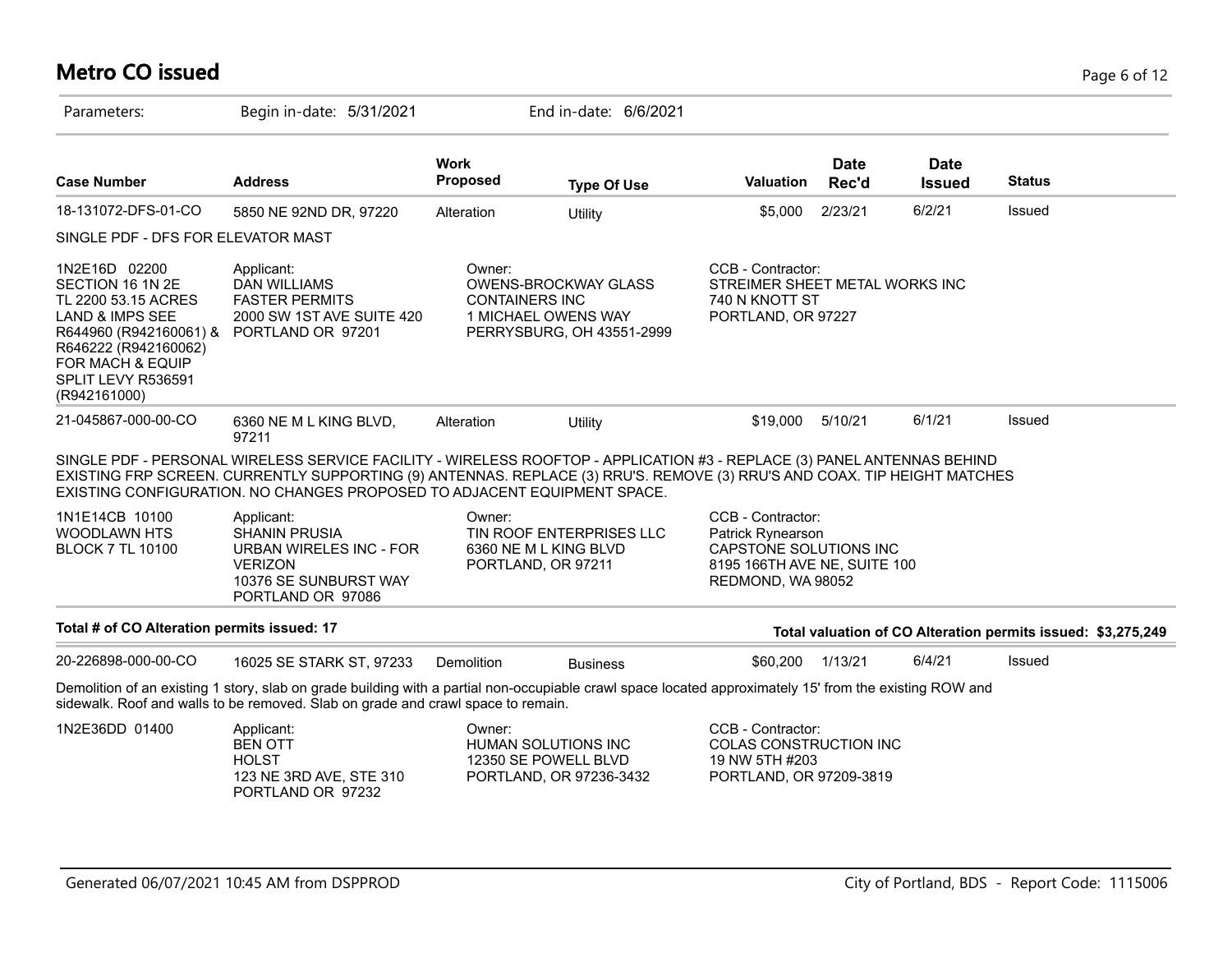# **Metro CO issued** Page 7 of 12

| Parameters:                                             | Begin in-date: 5/31/2021                                                                                     |                                                                                                                     | End in-date: 6/6/2021                                                |                                                                                            |                                                                                                                                             |                                                                            |                                                            |
|---------------------------------------------------------|--------------------------------------------------------------------------------------------------------------|---------------------------------------------------------------------------------------------------------------------|----------------------------------------------------------------------|--------------------------------------------------------------------------------------------|---------------------------------------------------------------------------------------------------------------------------------------------|----------------------------------------------------------------------------|------------------------------------------------------------|
| <b>Case Number</b>                                      | <b>Address</b>                                                                                               | <b>Work</b><br><b>Proposed</b>                                                                                      | <b>Type Of Use</b>                                                   | <b>Valuation</b>                                                                           | <b>Date</b><br>Rec'd                                                                                                                        | <b>Date</b><br><b>Issued</b>                                               | <b>Status</b>                                              |
| 20-210470-000-00-CO                                     | 510 NW 3RD AVE, 97209                                                                                        | Demolition                                                                                                          | Factory/Industrial                                                   | \$250,000                                                                                  | 11/16/20                                                                                                                                    | 6/2/21                                                                     | Issued                                                     |
|                                                         | ENGINE HOUSE #2 DEMO - Demolition of a 2-story, 6692 sf URM with basement; building is a city landmark (HRI) |                                                                                                                     |                                                                      |                                                                                            |                                                                                                                                             |                                                                            |                                                            |
| 1N1E34BD 00600<br><b>COUCHS ADD</b><br>BLOCK A&N TL 600 | Applicant:<br><b>ROBERT MAWSON</b><br>1120 NW NORTHRUP ST<br>PORTLAND, OR 97209                              | Owner:<br>PDC DBA PROSPER PORTLAND<br><b>HERITAGE CONSULTING GROUP</b><br>222 NW 5TH AVE<br>PORTLAND, OR 97209-3812 |                                                                      |                                                                                            | CCB - Contractor:<br><b>RYAN MCDONALD</b><br>MCDONALD EXCAVATING INC A<br><b>WASHINGTON CORP</b><br>2719 MAIN STREET<br>WASHOUGAL, WA 98671 | Permit Info:<br>Occupancy Group 1:<br>B Bank, Off., Med.Off.,<br>Pub.Bldg. |                                                            |
| Total # of CO Demolition permits issued: 2              |                                                                                                              |                                                                                                                     |                                                                      |                                                                                            |                                                                                                                                             |                                                                            | Total valuation of CO Demolition permits issued: \$310,200 |
| 17-156305-DFS-07-CO                                     | 2065 SW RIVER PKY, 97201                                                                                     | <b>New Construction</b>                                                                                             | Apartments/Condos<br>(3 or more units)                               | \$210,000                                                                                  | 6/4/21                                                                                                                                      | 6/4/21                                                                     | Issued                                                     |
|                                                         | PHB - BRIDGE HOUSING EAST TOWER - DFS-07 - Exterior light gauge metal framing                                |                                                                                                                     |                                                                      |                                                                                            |                                                                                                                                             |                                                                            |                                                            |
| 1S1E03CD 00800                                          | Applicant:<br><b>JOHN HARDESTY</b><br><b>WALSH CONSTRUCTION</b><br>2905 SW 1ST AVE<br>PORTLAND OR 97201      | Owner:                                                                                                              | <b>CITY OF PORTLAND</b><br>421 SW 6TH AVE #500<br>PORTLAND, OR 97204 |                                                                                            | CCB - Contractor:<br>WALSH CONSTRUCTION CO<br>2905 SW FIRST AVE<br>PORTLAND, OR 97201-4707                                                  |                                                                            |                                                            |
| 17-156305-DFS-02-CO                                     | 2065 SW RIVER PKY, 97201                                                                                     | New Construction                                                                                                    | Apartments/Condos<br>(3 or more units)                               | \$198,000                                                                                  | 6/1/21                                                                                                                                      | 6/1/21                                                                     | Issued                                                     |
|                                                         | PHB - BRIDGE HOUSING EAST TOWER - DFS-02 - Ground Level Post-Tensioned Shop Drawings and Calculations        |                                                                                                                     |                                                                      |                                                                                            |                                                                                                                                             |                                                                            |                                                            |
| 1S1E03CD 00800                                          | Applicant:<br><b>JOHN HARDESTY</b><br><b>WALSH CONSTRUCTION</b><br>2905 SW 1ST AVE<br>PORTLAND OR 97201      | Owner:<br><b>CITY OF PORTLAND</b><br>421 SW 6TH AVE #500<br>PORTLAND, OR 97204                                      |                                                                      | CCB - Contractor:<br>WALSH CONSTRUCTION CO<br>2905 SW FIRST AVE<br>PORTLAND, OR 97201-4707 |                                                                                                                                             |                                                                            |                                                            |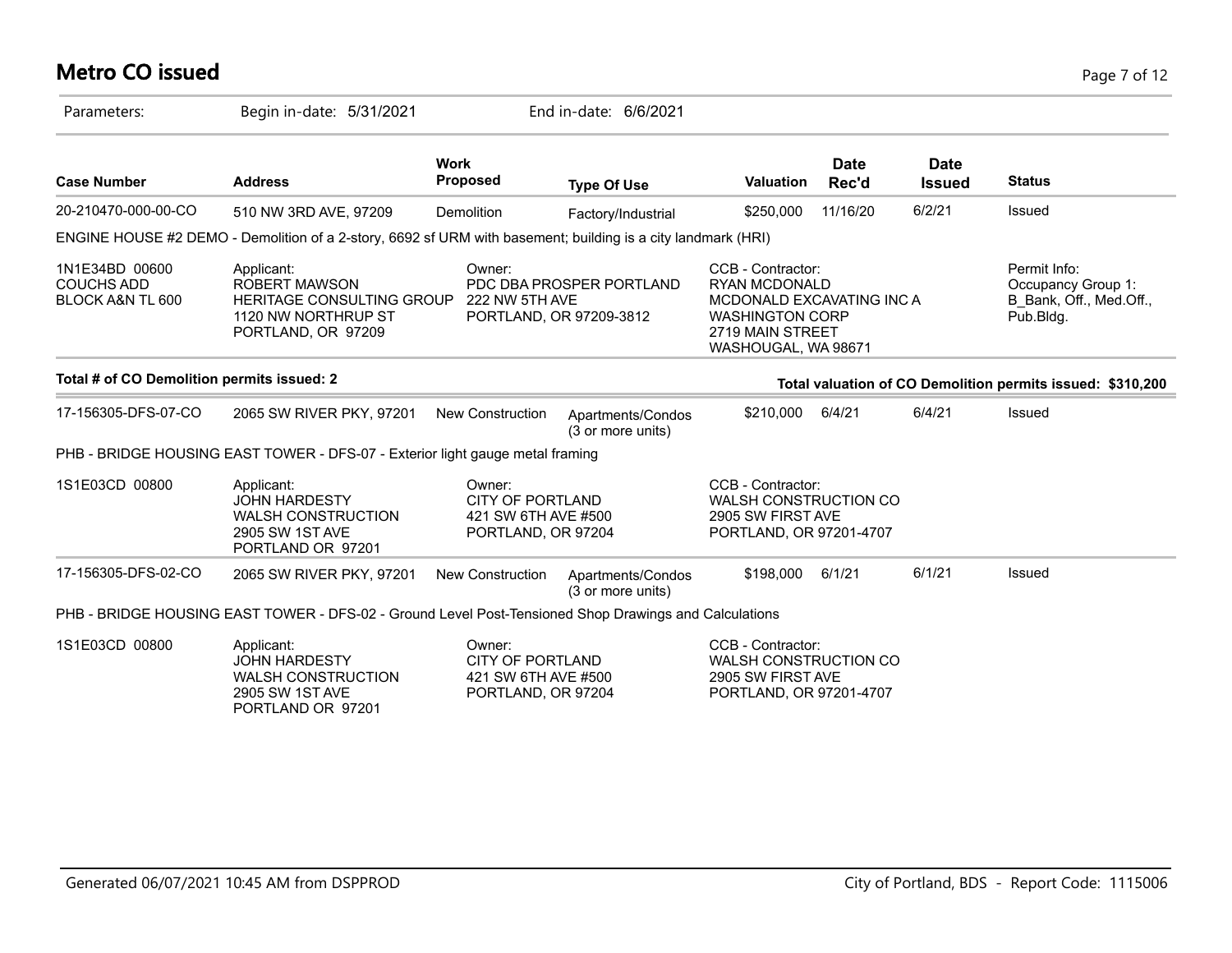# **Metro CO issued** Page 8 of 12

| Parameters:                                    | Begin in-date: 5/31/2021                                                                            |                                                          | End in-date: 6/6/2021                                                                                 |                                                                                                                        |                      |                              |               |
|------------------------------------------------|-----------------------------------------------------------------------------------------------------|----------------------------------------------------------|-------------------------------------------------------------------------------------------------------|------------------------------------------------------------------------------------------------------------------------|----------------------|------------------------------|---------------|
| <b>Case Number</b>                             | <b>Address</b>                                                                                      | <b>Work</b><br><b>Proposed</b>                           | <b>Type Of Use</b>                                                                                    | <b>Valuation</b>                                                                                                       | <b>Date</b><br>Rec'd | <b>Date</b><br><b>Issued</b> | <b>Status</b> |
| 20-145382-DFS-05-CO                            | 11560 SE DIVISION ST, 97266 New Construction                                                        |                                                          | Apartments/Condos<br>(3 or more units)                                                                | \$75,000                                                                                                               | 6/3/21               | 6/3/21                       | Issued        |
| LARGE DIVISION - DFS-05 - Aluminum storefronts |                                                                                                     |                                                          |                                                                                                       |                                                                                                                        |                      |                              |               |
| 1S2E10AB 00300                                 | Applicant:<br>Shawn Albert<br><b>Walsh Construction</b><br>2905 SW 1st Ave<br>Portland OR 97201     | Owner:<br>IRVINE, CA 92612-1097                          | 115TH STREET HOUSING LP<br>18201 VON KARMAN AVE #900                                                  | CCB - Contractor:<br><b>TOM MITCHELL</b><br>WALSH CONSTRUCTION CO OREGON<br>2905 SW 1ST AVE<br>PORTLAND, OR 97201-4705 |                      |                              |               |
| 19-267698-DFS-01-CO                            | 2320 N VANCOUVER AVE,<br>97227                                                                      | <b>New Construction</b>                                  | Apartments/Condos<br>(3 or more units)                                                                | \$23,000 3/10/21                                                                                                       |                      | 6/2/21                       | Issued        |
| SINGLE PDF - DFS FOR ROOF TRUSSES.             |                                                                                                     |                                                          |                                                                                                       |                                                                                                                        |                      |                              |               |
| 1N1E27DB 00800                                 | Applicant:<br><b>CHRISTA GRIFFITHS</b><br>1750 SW SKYLINE BLVD SUITE<br>105<br>PORTLAND OR 97221    | Owner:<br><b>LLC</b>                                     | DIG RH VANCOUVER APARTMENTS GSI BUILDERS INC<br>2250 NW FLANDERS ST STE G2<br>PORTLAND, OR 97210-3475 | CCB - Contractor:<br>1750 SW SKYLINE BLVD STE 105<br>PORTLAND, OR 97221                                                |                      |                              |               |
| 18-278451-DFS-15-CO                            | 2050 NW RALEIGH ST, 97209 New Construction                                                          |                                                          | Apartments/Condos<br>(3 or more units)                                                                | \$100,000                                                                                                              | 5/28/21              | 6/1/21                       | Issued        |
|                                                | SALTWOOD SOUTH-DFS-15 - Railings and Partitions                                                     |                                                          |                                                                                                       |                                                                                                                        |                      |                              |               |
| 1N1E33BA 00100                                 | Applicant:<br>Raul Velazco<br><b>R&amp;H CONSTRUCTION</b><br>2019 NW WILSON ST<br>PORTLAND OR 97209 | Owner:<br>PREG NW PORTLAND LLC<br>1900 S NORFOLK ST #150 | SAN MATEO, CA 94403-1161                                                                              | CCB - Contractor:<br>R & H CONSTRUCTION CO<br>2019 NW WILSON ST<br>PORTLAND, OR 97209                                  |                      |                              |               |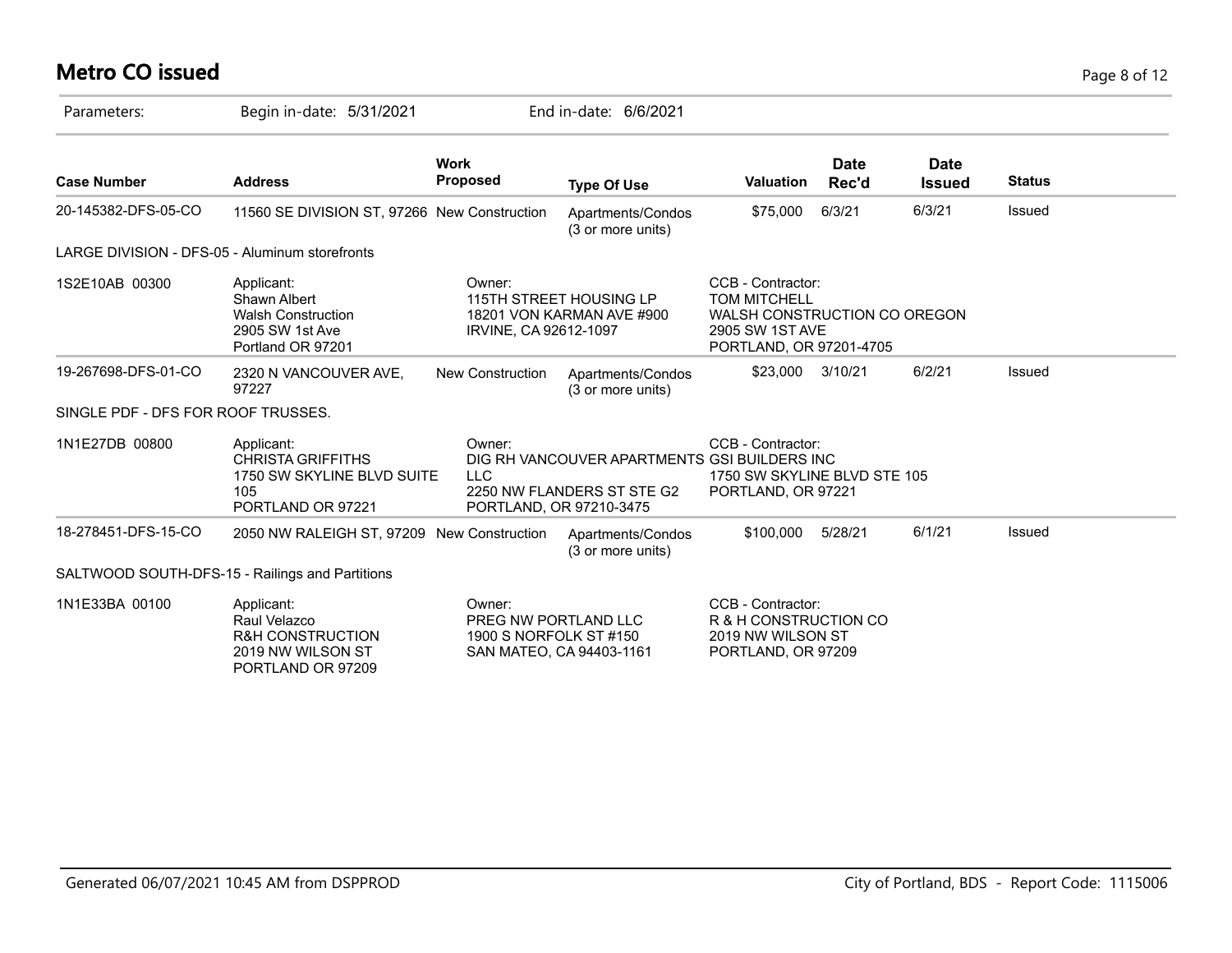# **Metro CO issued** Page 9 of 12

| Parameters:                                                                                                                                                | Begin in-date: 5/31/2021                                                                                                                                                                                                               |                                                                                                      | End in-date: 6/6/2021                                  |                                                                                                 |                      |                              |                                                                                                                                                                                                           |
|------------------------------------------------------------------------------------------------------------------------------------------------------------|----------------------------------------------------------------------------------------------------------------------------------------------------------------------------------------------------------------------------------------|------------------------------------------------------------------------------------------------------|--------------------------------------------------------|-------------------------------------------------------------------------------------------------|----------------------|------------------------------|-----------------------------------------------------------------------------------------------------------------------------------------------------------------------------------------------------------|
| <b>Case Number</b>                                                                                                                                         | <b>Address</b>                                                                                                                                                                                                                         | <b>Work</b><br><b>Proposed</b>                                                                       | <b>Type Of Use</b>                                     | Valuation                                                                                       | <b>Date</b><br>Rec'd | <b>Date</b><br><b>Issued</b> | <b>Status</b>                                                                                                                                                                                             |
| 20-206646-000-00-CO                                                                                                                                        | 16025 SE STARK ST, 97233                                                                                                                                                                                                               | New Construction                                                                                     | Apartments/Condos<br>(3 or more units)                 | \$24,000,000                                                                                    | 10/29/20             | 6/4/21                       | Issued                                                                                                                                                                                                    |
| spaces/1 Type B loading space. (with 20-206651-MT)                                                                                                         | STARK FAMILY HOUSING - PHB - Construction of a new 5 story, 93 unit affordable housing building with ground floor amenity spaces and 26 surface parking                                                                                |                                                                                                      |                                                        |                                                                                                 |                      |                              |                                                                                                                                                                                                           |
| 1N2E36DD 01400                                                                                                                                             | Applicant:<br><b>BEN OTT</b><br><b>HOLST ARCHITECTURE</b><br>110 SE 8TH AVE<br>PORTLAND OR 97206<br>Applicant:<br><b>BEN OTT</b><br><b>HOLST</b><br>123 NE 3RD AVE, STE 310<br>PORTLAND OR 97232                                       | Owner:<br>Sarah Schubert<br><b>HUMAN SOLUTIONS INC</b><br>12350 SE POWELL BLVD<br>PORTLAND, OR 97236 |                                                        | CCB - Contractor:<br><b>COLAS CONSTRUCTION INC</b><br>19 NW 5TH #203<br>PORTLAND, OR 97209-3819 |                      |                              | Permit Info:<br>Occupancy Group 1: R-<br>2 Residential Multi-<br>family<br>Construction Type 1: III-B<br>Construction Type 2<br>(formerly Type 1): III-B<br>Total Square Footage -<br>Display Only: 89310 |
| 18-114385-REV-01-CO                                                                                                                                        | 7373 N PHILADELPHIA AVE,<br>97203                                                                                                                                                                                                      | <b>New Construction</b>                                                                              | Apartments/Condos<br>(3 or more units)                 | \$0                                                                                             | 6/4/21               | 6/4/21                       | Issued                                                                                                                                                                                                    |
|                                                                                                                                                            | SINGLE PDF - REDUCED EAST-WEST BUILDING WIDTH; REMOVE STAIR RUN AND ELEVATOR RUN TO ROOF. CHANGE 6 STUDIO APARTMENTS TO<br>1 BEDROOM APARTMENTS. RELOCATE BIKE RACKS FROM LOBBY TO BIKE ROOM AND DWELLING UNITS. w/18-190279-REV-01-MT |                                                                                                      |                                                        |                                                                                                 |                      |                              |                                                                                                                                                                                                           |
| 1N1W12BA 06600<br><b>JAMES JOHNS ADD</b><br>BLOCK 39<br>SELY 1/2 OF LOT 4 EXC<br>PT IN ALLEY<br>SELY 1/2 OF NWLY 1/2<br>OF LOT 4 EXC PT IN<br><b>ALLEY</b> | Applicant:<br><b>MIKE COYLE</b><br><b>FASTER PERMITS</b><br>2000 SW 1ST AVE, STE 420<br>PORTLAND, OR 97201                                                                                                                             | Owner:<br>ST JOHN-3 LLC                                                                              | 10260 SW GREENBURG RD #1180<br>PORTLAND, OR 97223-5521 | CCB - Contractor:<br>R & H CONSTRUCTION CO<br>2019 NW WILSON ST<br>PORTLAND, OR 97209           |                      |                              | Permit Info:<br>Occupancy Group 1: R-<br>2 Residential Multi-<br>family<br>Construction Type 1: V-A<br><b>Construction Type 2</b><br>(formerly Type 1): V-A                                               |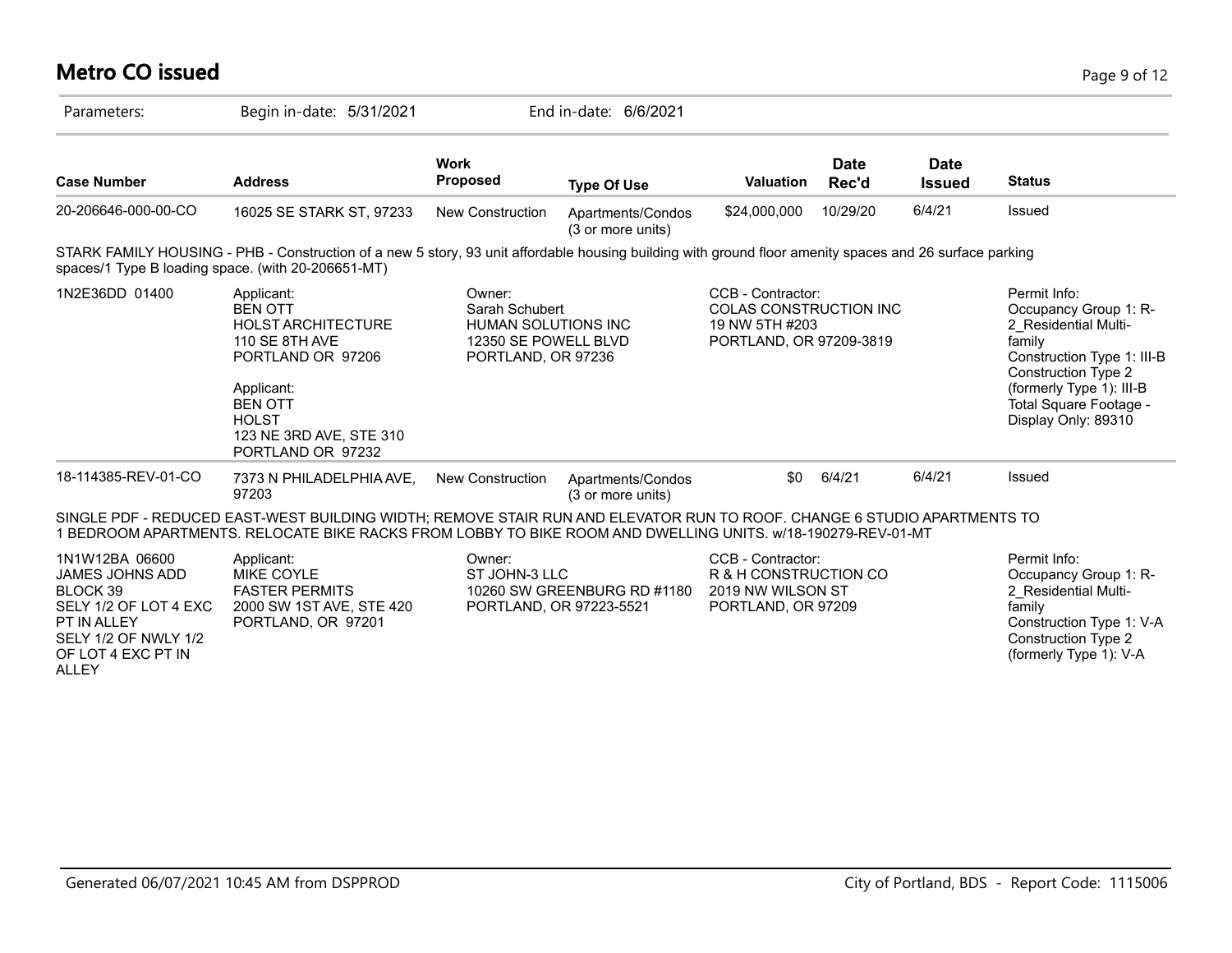# **Metro CO issued** Page 10 of 12

| Parameters:                                                   | Begin in-date: 5/31/2021                                                                                                                                           |                                                                                                    | End in-date: 6/6/2021                  |                                                                                                                                    |                      |                              |                                                                                                                                                                                                       |
|---------------------------------------------------------------|--------------------------------------------------------------------------------------------------------------------------------------------------------------------|----------------------------------------------------------------------------------------------------|----------------------------------------|------------------------------------------------------------------------------------------------------------------------------------|----------------------|------------------------------|-------------------------------------------------------------------------------------------------------------------------------------------------------------------------------------------------------|
| <b>Case Number</b>                                            | <b>Address</b>                                                                                                                                                     | <b>Work</b><br>Proposed                                                                            | <b>Type Of Use</b>                     | Valuation                                                                                                                          | <b>Date</b><br>Rec'd | <b>Date</b><br><b>Issued</b> | <b>Status</b>                                                                                                                                                                                         |
| 18-152303-REV-05-CO                                           | 140 SW COLUMBIA ST, 97201 New Construction                                                                                                                         |                                                                                                    | Apartments/Condos<br>(3 or more units) | \$10,000                                                                                                                           | 6/3/21               | 6/4/21                       | Final                                                                                                                                                                                                 |
|                                                               | REV 05 - Adding 30" high guardrail on upper rooftop for maintenance of mechanical equipment. Ladder relocation.                                                    |                                                                                                    |                                        |                                                                                                                                    |                      |                              |                                                                                                                                                                                                       |
| 1S1E03BD 03000<br><b>PORTLAND</b><br><b>BLOCK 128 TL 3000</b> | Applicant:<br><b>SHANEY MULLEN</b><br>WDG ARCHITECTURE DALLAS,<br><b>PLLC</b><br>2201 Bryan Street, Suite 3100<br>Dallas TX 75201                                  | Owner:<br>AM/DRI COLUMBIA LLC<br>DALLAS, TX 75201                                                  | 3012 FAIRMOUNT ST STE 100              | CCB - Contractor:<br><b>MICHAEL CARRIGG</b><br>ANDERSEN CONSTRUCTION COMPANY<br>OF OREGON LLC<br>PO BOX 6712<br>PORTLAND, OR 97228 |                      |                              | Permit Info:<br>Occupancy Group 1: R-<br>2 Residential Multi-<br>family<br>Construction Type 1: I-A<br>Construction Type 2<br>(formerly Type 1): I-A                                                  |
| 20-135562-000-00-CO                                           | 3750 SE 164TH AVE, 97236                                                                                                                                           | <b>New Construction</b>                                                                            | Apartments/Condos<br>(3 or more units) | \$12,440,000                                                                                                                       | 7/8/20               | 6/2/21                       | Issued                                                                                                                                                                                                |
|                                                               | Three story, 71 unit multi-family building, consisting entirely of affordable housing, plus surface parking; includes associated site work *** w/ 20-135564-MT *** |                                                                                                    |                                        |                                                                                                                                    |                      |                              |                                                                                                                                                                                                       |
| 1S3E07CB 07200                                                | Applicant:<br><b>HAYLEY PURDY</b><br><b>SCOTT EDWARDS</b><br><b>ARCHITECTURE</b><br>2525 E BURNSIDE ST<br>PORTLAND OR 97214                                        | Owner:<br><b>CASCADIA BEHAVIORAL</b><br><b>HEALTHCARE INC</b><br>PO BOX 8459<br>PORTLAND, OR 97202 |                                        | CCB - Contractor:<br>COLAS CONSTRUCTION INC<br>19 NW 5TH #203<br>PORTLAND, OR 97209-3819                                           |                      |                              | Permit Info:<br>Occupancy Group 1: R-<br>2 Residential Multi-<br>family<br>Construction Type 1: V-B<br>Construction Type 2<br>(formerly Type 1): V-B<br>Total Square Footage -<br>Display Only: 65844 |
| 21-013678-000-00-CO                                           | 9800 SE POWELL BLVD,<br>97266                                                                                                                                      | New Construction                                                                                   | Assembly                               | \$45,000                                                                                                                           | 5/13/21              | 6/1/21                       | Issued                                                                                                                                                                                                |
|                                                               | TriMet Trailer #3 - 12' x 44' - Temporary employee trailer for TriMet staff. (w/ 21-012521-CO & 21-013677-CO)                                                      |                                                                                                    |                                        |                                                                                                                                    |                      |                              |                                                                                                                                                                                                       |
| 1S2E09 00100                                                  | Applicant:<br><b>JOSEPH PURKEY</b><br>CONVERGENCE ARCHITECTURE OF OREGON<br>7302 N richmond Ave<br>Portland, OR 97203                                              | Owner:<br>PO BOX 162734<br>AUSTIN, TX 78716-2734                                                   | TRI-COUNTY METRO TRANS DIST            | CCB - Contractor:<br>JE DUNN CONSTRUCTION COMPANY<br>1001 LOCUST<br>KANSAS CITY, MO 64106                                          |                      |                              | Permit Info:<br>Occupancy Group 1:<br>B Bank, Off., Med.Off.,<br>$P$ ub.Bldg.<br>Construction Type 1: V-B<br>Total Square Footage -<br>Display Only: 528                                              |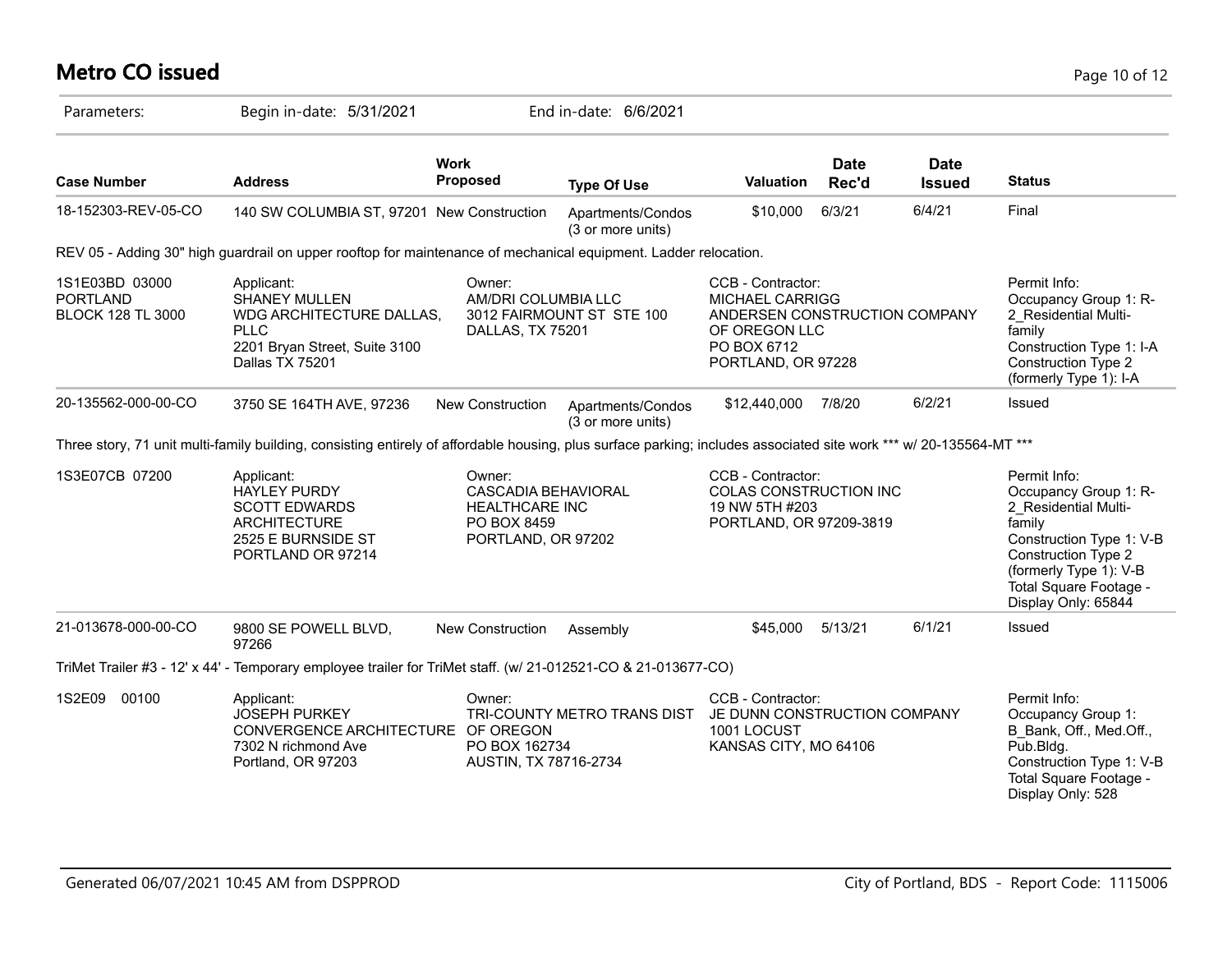#### **Metro CO issued** Page 11 of 12

| Parameters:                                                                 | Begin in-date: 5/31/2021                                                                                                                                                |                                                                           | End in-date: 6/6/2021                                 |                                                                                                   |                      |                              |                                                                                                                                                           |
|-----------------------------------------------------------------------------|-------------------------------------------------------------------------------------------------------------------------------------------------------------------------|---------------------------------------------------------------------------|-------------------------------------------------------|---------------------------------------------------------------------------------------------------|----------------------|------------------------------|-----------------------------------------------------------------------------------------------------------------------------------------------------------|
| <b>Case Number</b>                                                          | <b>Address</b>                                                                                                                                                          | <b>Work</b><br><b>Proposed</b>                                            | <b>Type Of Use</b>                                    | <b>Valuation</b>                                                                                  | <b>Date</b><br>Rec'd | <b>Date</b><br><b>Issued</b> | <b>Status</b>                                                                                                                                             |
| 20-172914-000-00-CO                                                         | 3824 N VANCOUVER AVE,<br>97227                                                                                                                                          | New Construction                                                          | <b>Business</b>                                       | \$686,000                                                                                         | 8/14/20              | 6/1/21                       | Issued                                                                                                                                                    |
|                                                                             | PDOX PS - NEW 2 STORY OFFICE BUILDING WITH ASSOCIATED SITE WORK; MECHANICAL PERMIT SEPARATE                                                                             |                                                                           |                                                       |                                                                                                   |                      |                              |                                                                                                                                                           |
| 1N1E22DC 12000                                                              | Applicant:<br><b>DOUG SKIDMORE</b><br>BEEBE SKIDMORE ARCHITECTS<br><b>LLC</b><br>1500 SW 11TH AVE #2004<br>PORTLAND OR 97201                                            | Owner:<br>DOUBLE DOUBLE LLC<br>3818 N VANCOUVER AVE<br>PORTLAND, OR 97227 |                                                       | CCB - Contractor:<br>DALE MORSE<br><b>OWEN GABBERT LLC</b><br>PO BOX 11266<br>PORTLAND, OR 97211  |                      |                              | Permit Info:<br>Occupancy Group 1:<br>B Bank, Off., Med.Off.,<br>$P$ ub.Bldg.<br>Construction Type 1: V-B<br>Total Square Footage -<br>Display Only: 3784 |
| 19-256420-DFS-05-CO                                                         | 4300 NE KILLINGSWORTH<br>ST, 97218                                                                                                                                      | <b>New Construction</b>                                                   | Educational                                           | \$31.835                                                                                          | 6/3/21               | 6/3/21                       | Issued                                                                                                                                                    |
|                                                                             | DE LA SALLE H.S. - DFS-05 - Seismic attachments for kitchen hood system and walk-in cooler                                                                              |                                                                           |                                                       |                                                                                                   |                      |                              |                                                                                                                                                           |
| 1N2E19BB 04000                                                              | Applicant:<br><b>Heather Bouchey</b><br>Smith and Greene<br>521 8th Street SW #D<br>Auburn WA 98001                                                                     | Owner:<br>PORTLAND OREGON<br>5310 NE 42ND AVE                             | ST CHARLES CATHOLIC CHURCH<br>PORTLAND, OR 97218-1510 | CCB - Contractor:<br>David Dahl<br>P & C CONSTRUCTION CO<br>2133 NW YORK ST<br>PORTLAND, OR 97210 |                      |                              |                                                                                                                                                           |
| 20-198372-REV-01-CO                                                         | 11941 N JANTZEN DR, 97217 New Construction                                                                                                                              |                                                                           | Mercantile                                            |                                                                                                   | $$0$ $5/27/21$       | 6/4/21                       | Issued                                                                                                                                                    |
|                                                                             | SINGLE PDF - REVISE RAMMED AGGREGATE PIER SYSTEM FROM GEOPIER TO KELLER.                                                                                                |                                                                           |                                                       |                                                                                                   |                      |                              |                                                                                                                                                           |
| 2N1E34C 01300                                                               | Applicant:<br><b>BRAD LAUTH</b><br><b>CENTERPOINT INTEGRATED</b><br>SOLUTIONS c/o FLOOR & DECOR DALLAS, TX 75380-0729<br>355 UNION BLVD., STE 301<br>LAKEWOOD, CO 80228 | Owner:<br><b>SAFEWAY INC</b><br>PO BOX 800729                             |                                                       | CCB - Contractor:<br>MC CONSTRUCTION MANAGEMENT INC<br>38012 N LINDA ROAD<br>CAVE CREEK, AZ 85331 |                      |                              |                                                                                                                                                           |
| 19-185999-REV-02-CO                                                         | 2600 SE 9TH AVE, 97202                                                                                                                                                  | New Construction                                                          | Storage                                               | \$0                                                                                               | 5/11/21              | 6/1/21                       | Issued                                                                                                                                                    |
|                                                                             | NW NATURAL - STORAGE GARAGES - Revision to structural design to match 19-185999-DFS-02-CO <sup>***</sup> w/19-186005-REV-01-CO <sup>***</sup>                           |                                                                           |                                                       |                                                                                                   |                      |                              |                                                                                                                                                           |
| 1S1E11BA 06900<br>SECTION 11 1S 1E<br>TL 6900 0.15 ACRES<br>DEPT OF REVENUE | Applicant:<br>MIKE COYLE<br><b>FASTER PERMITS</b><br>2000 SW 1ST AVE, STE 420<br>PORTLAND, OR 97201                                                                     | Owner:<br>250 SW TAYLOR ST                                                | NORTHWEST NATURAL GAS CO<br>PORTLAND, OR 97204-3034   | CCB - Contractor:<br>BREMIK CONSTRUCTION INC<br>1026 SE STARK STREET<br>PORTLAND, OR 97214        |                      |                              |                                                                                                                                                           |